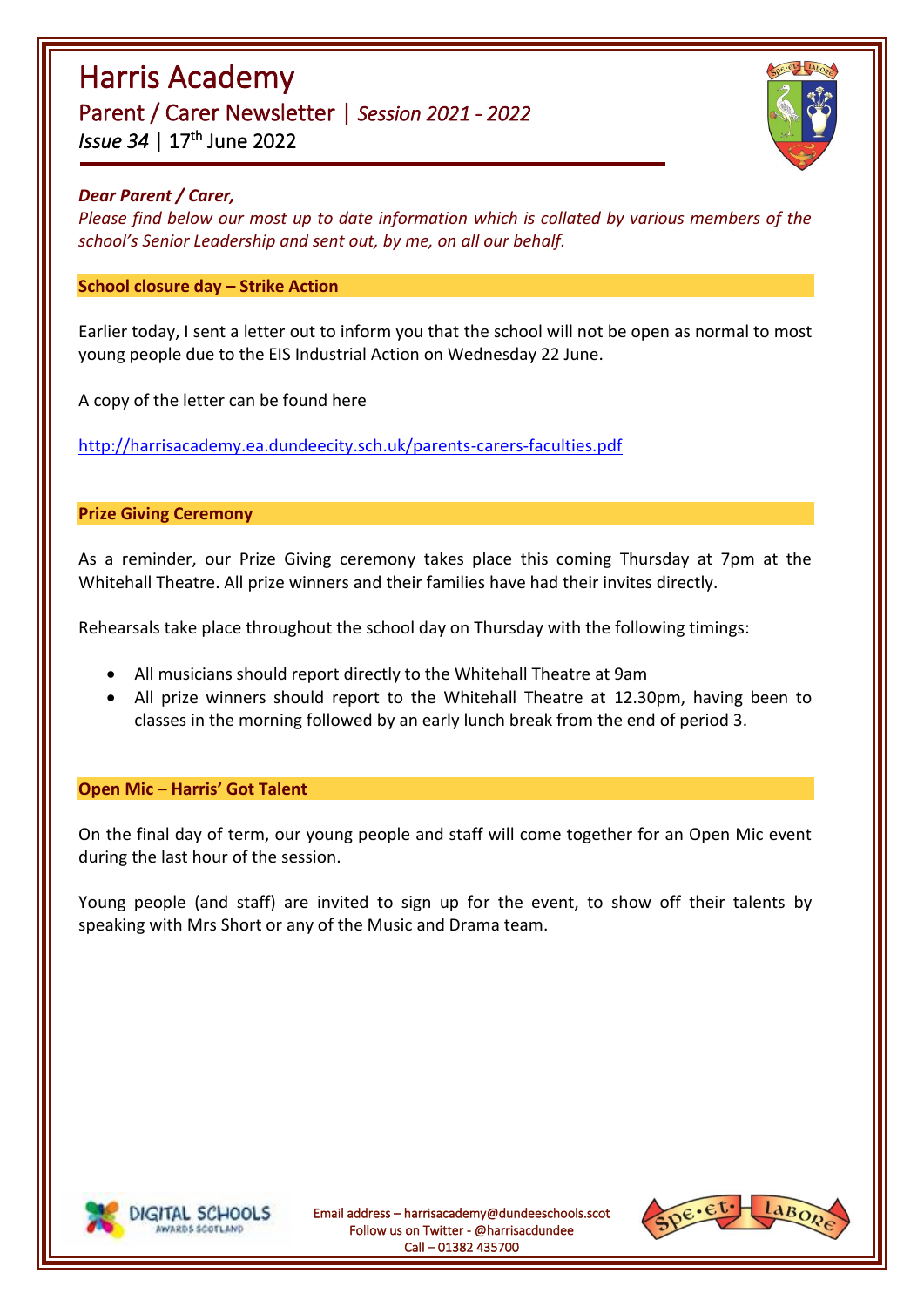Harris Academy Parent / Carer Newsletter | *Session 2021 - 2022 lssue 34* | 17<sup>th</sup> June 2022



# **New S1 Induction Days – Parents' / Carers' Evening 9th – 13th June 2022** *Mr Stewart, DHT*

On Thursday 9<sup>th</sup> and Friday 10<sup>th</sup> June, we welcomed our new S1 pupils for two days of induction. The young people spent time with their new Guidance Teacher and were issued with a welcome pack which included their new timetable, an S1 Induction Booklet, and the gift of a school tie as well as other important information. The young people toured the school and participated in nine learning episodes over the two days. The feedback from our young people was very positive and we hope that the two days will have increased confidence and excitement about starting full-time in August.

On Mondav 13<sup>th</sup> June we welcomed 112 families of our new S1 pupils at an Information Evening which included a presentation from Mr Millar and Mr Stewart, an introduction to our new school captains and a session with the new Guidance Team for each individual House group. Thank you to all families who manged to support the event.

I would like to note my special thanks to all of the staff and prefects who supported our new S1 pupils over the two induction days and the Parents' / Carers' Evening in such a caring, inclusive, and supportive manner. Living our values.





Email address – harrisacademy@dundeeschools.scot Follow us on Twitter - @harrisacdundee Call – 01382 435700